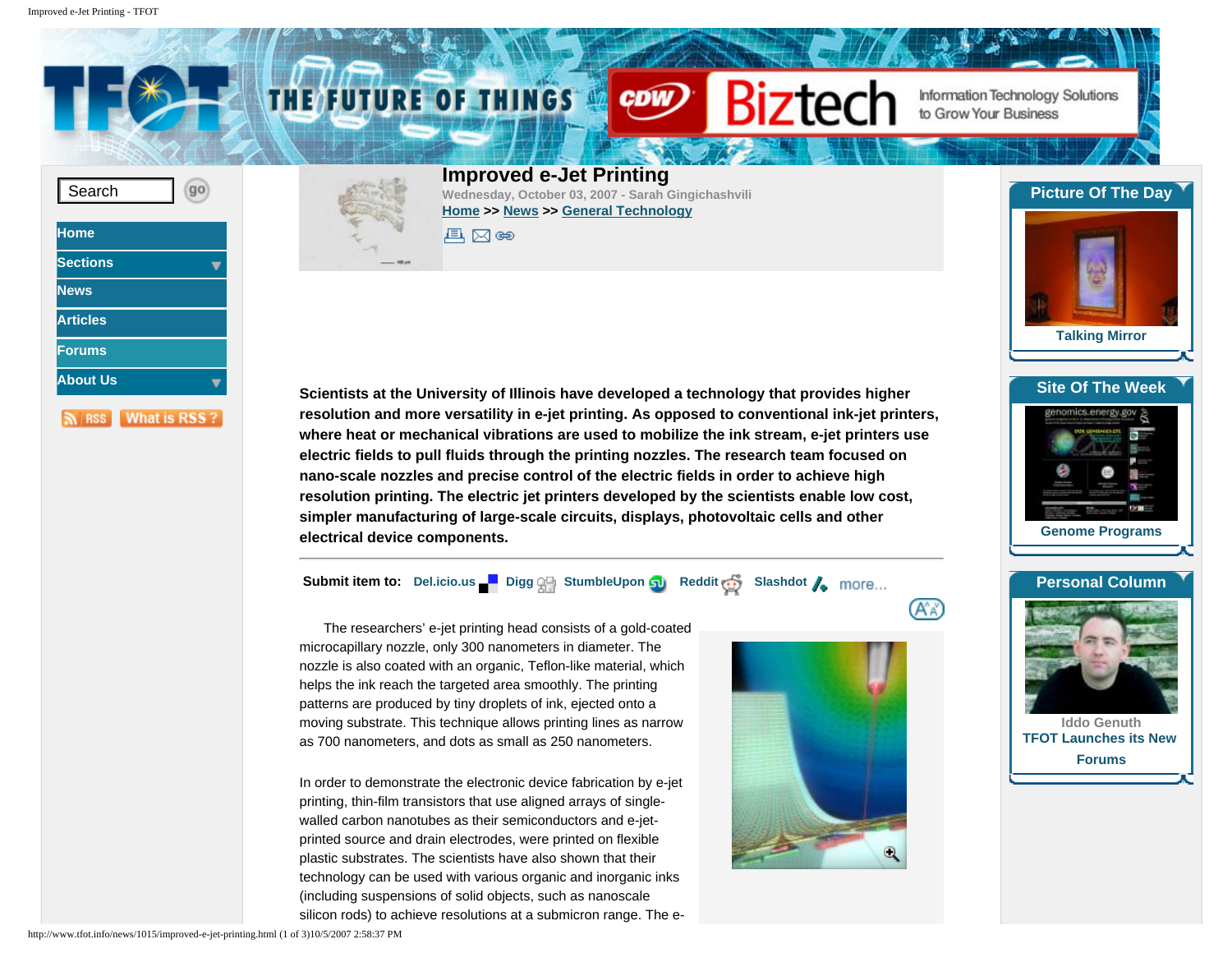jet printer can print text, drawings and images in a fully automated fashion, and the researchers are currently focusing on increasing the printing speed with large-scale nozzle arrays and on further improving the printer's level of resolution.

"We have invented methods for an electrohydrodynamic jet (ejet) printing that can produce patterns and functional devices that establish new resolution benchmarks for liquid printing,

Electric-field induced jets of functional organic electronic inks from nanoscale nozzles forms the basis of a technique, which researchers refer to as e-jet printing, to pattern electronics on flexible substrates (Credit: University of Illinois)

significantly exceeding those of established ink-jet technologies. The work represents an important milestone in the development of liquid-jet printing technology, which creates many exciting possibilities." – said John Rogers, a leading scientist working on the project. The research team sees many possible applications for this type of e-jet technology. Large-scale circuits, displays, photovoltaic modules and related devices - all have possible applications in fields such as security, biotechnology, photonics and more. Placid Ferreira, Professor of Mechanical Science and a member of the research team, said the work opens up the possibility for low cost, high performance printed electronics. Ferreira also said that the developed technique can be applied to materials that cannot be manipulated with more common patterning methods derived from microelectronics fabrication.

Scientists from various fields of study (chemistry, mechanical engineering, electrical engineering, physics and material science) worked together on this project, within the Illinois University [Center for Nanoscale](http://www.nano-cemms.uiuc.edu/)  [Chemical Electrical Mechanical Manufacturing Systems](http://www.nano-cemms.uiuc.edu/) (CEMMS). The research was funded by the [National Science Foundation](http://www.nsf.gov/) and was also supported by the [U.S. Department of Energy.](http://www.energy.gov/)

More information on the new e-jet technology can be found on the University of Illinois [website.](http://www.news.uiuc.edu/NEWS/07/0906printing.html)

Further discussion of the new e-Jet technology can be found on the [TFOT forums.](http://www.tfot.info/forums/viewtopic.php?f=6&t=12&p=29#p29)



**Add Your Comment** 

**No comments have been posted for this item.**